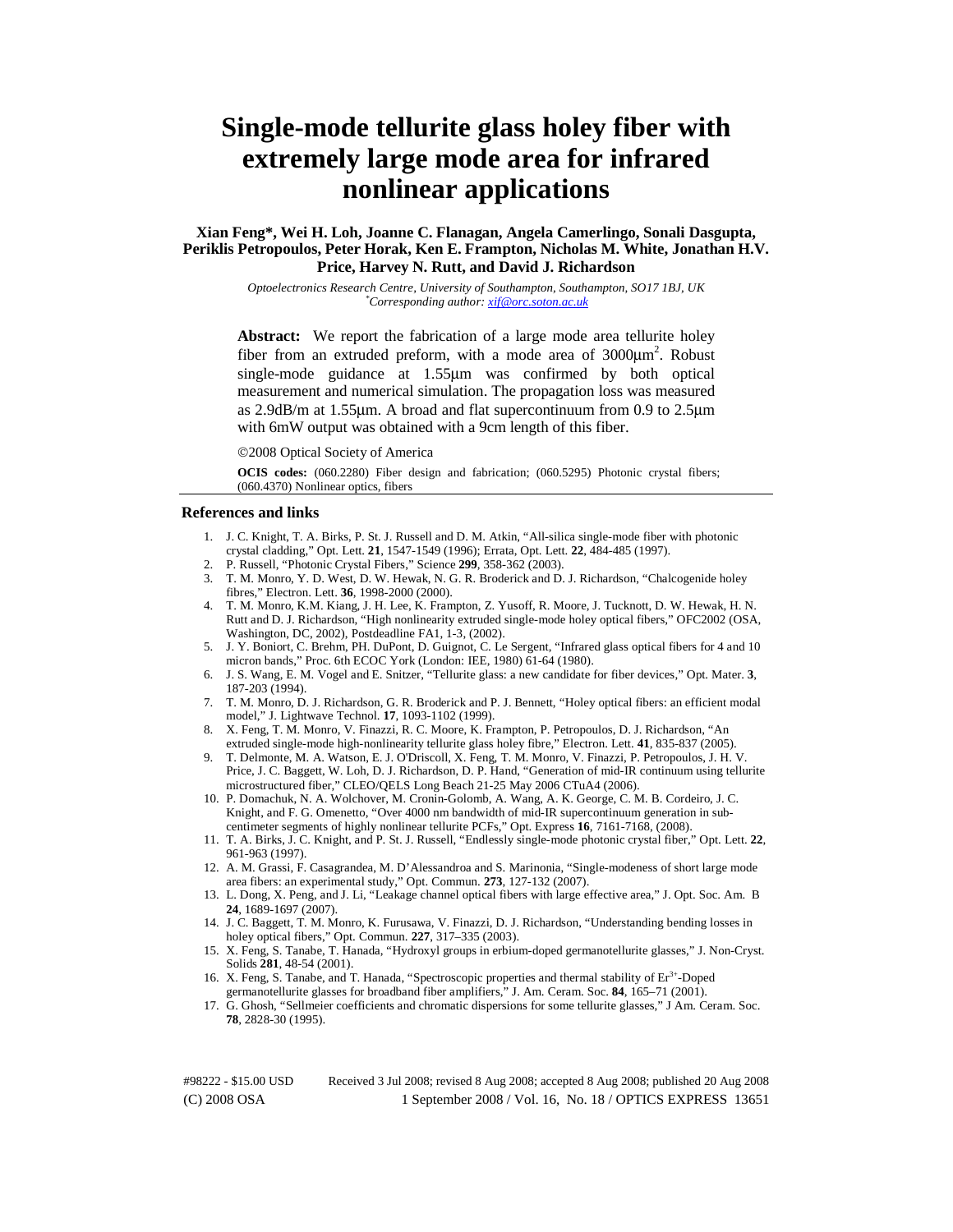18. J. B. Ashcom, R. R. Gattass, C. B. Schaffer, and E. Mazur, "Numerical aperture dependence of damage and supercontinuum generation from femtosecond laser pulses in bulk fused silica," J. Opt. Soc. Am. B **23**, 2317-2322, (2006).

# **1. Introduction**

Holey fibers (HFs), also known as photonic crystal fibers, have generated broad interest due to their unique guidance properties, such as the capability to exhibit photonic bandgaps, single-mode guidance in extremely large mode-area structures, high nonlinearity, strong birefringence, and dispersion management [1,2]. These optical properties are the result of a combination of the wavelength-scale features in the microstructured cladding and the large index contrast between the material and air. Following the work on silica holey fibers (HFs), high-index non-silica glass HFs have developed rapidly, offering advantages over silica HFs in the application areas of high nonlinearity optical fibers and low-loss mid-infrared transmission [3,4]. Non-silica glasses such as tellurite (i.e., tellurium dioxide  $TeO<sub>2</sub>$  based), fluoride and chalcogenide glasses have excellent optical transparency in the wavelength range of 0.5-5μm, 0.4-6μm and 1-16μm respectively. In contrast, the transmission window of silica is limited to < 3μm. High-index non-silica glasses such as tellurites and chalcogenides also possess nonlinear refraction coefficients  $n_2$  that are at least an order of magnitude higher than that of fluoride or silica. Furthermore, compared to fluoride and chalcogenide glasses, tellurite is much less toxic, more chemically and thermally stable, and hence is a highly suitable fiber material for infrared nonlinear applications [5,6].

Single-mode broadband supercontinuum (SC) sources ranging from 1 to 5μm with medium power (mW-level) or high power (watt-level, or mW per nm of bandwidth) outputs are highly desirable for various applications including airborne light detection and ranging (LIDAR), optical coherence tomography (OCT), metrology, and IR spectroscopy. In order to efficiently convert the energy of the pump laser pulses to a continuum at new frequencies forming the continuum, the pump wavelength should be close to the zero dispersion wavelength (ZDW) of the fiber. Bulk tellurite glass has its ZDW at  $\sim$ 2.1 $\mu$ m, indicating that the first ZDW and the dispersion slope of the tellurite holey fiber can be tailored from short wavelengths to 2.1μm through the use of holey fiber technology [7]. For efficient and compact all-fiber-based 1-5μm SC devices, 1.5μm (erbium doped) or 2μm (thulium and/or holmium doped) pulsed fiber lasers represent attractive pump choices. Considering these aspects, tellurite holey fibers represent an attractive nonlinear medium for 1-5μm SC devices.

We previously reported supercontinuum generated from 0.9 to 2.5μm in a 20cm-length of single-mode tellurite holey fiber with a small effective mode area  $A_{\text{eff}}$  of 2.6 $\mu$ m<sup>2</sup>, ZDW at 1.4μm, using a femtosecond pulsed laser at 1.56μm as the pump source [8,9]. A very recent work has demonstrated 1-5μm SC from a 9mm-length of tellurite HF with a smaller Aeff of  $1.7\mu m^2$  [10]. However, to scale the output SC power up to medium or high power levels, a nonlinear fiber with a larger mode area rather than small core fibers may be a more practical option, as the damage power thresholds of the former would be considerably higher. In this work, we demonstrate IR supercontinuum from a tellurite fiber with a mode area as large as  $3000 \mu m^2$ , pumped at  $2.15 \mu m$ .

The tellurite holey fiber reported here is directly fabricated from an extruded preform, and has a core diameter of ~80μm. Robust single-mode guidance at 1.55μm was confirmed by both optical measurement and numerical simulation. The fiber has an attenuation of 2.9dB/m at 1.55μm and its ZDW is at 2.15μm. We observe broadband SC between 1.0-2.5μm using a 9cm length of this fiber, with 6mW output.

# **2. Fabrication**

The tellurite glass has composition  $75TeO<sub>2</sub>-20ZnO-5Na<sub>2</sub>O$  (mol.%) [6]. The glass has a refractive index of 2.0 and nonlinearity coefficient  $n_2$  of  $1.7 \times 10^{-19}$  m<sup>2</sup>/W at  $1.55 \mu$ m. A conventional melting-casting technique was used to make a glass billet with dimensions

(C) 2008 OSA 1 September 2008 / Vol. 16, No. 18 / OPTICS EXPRESS 13652 #98222 - \$15.00 USD Received 3 Jul 2008; revised 8 Aug 2008; accepted 8 Aug 2008; published 20 Aug 2008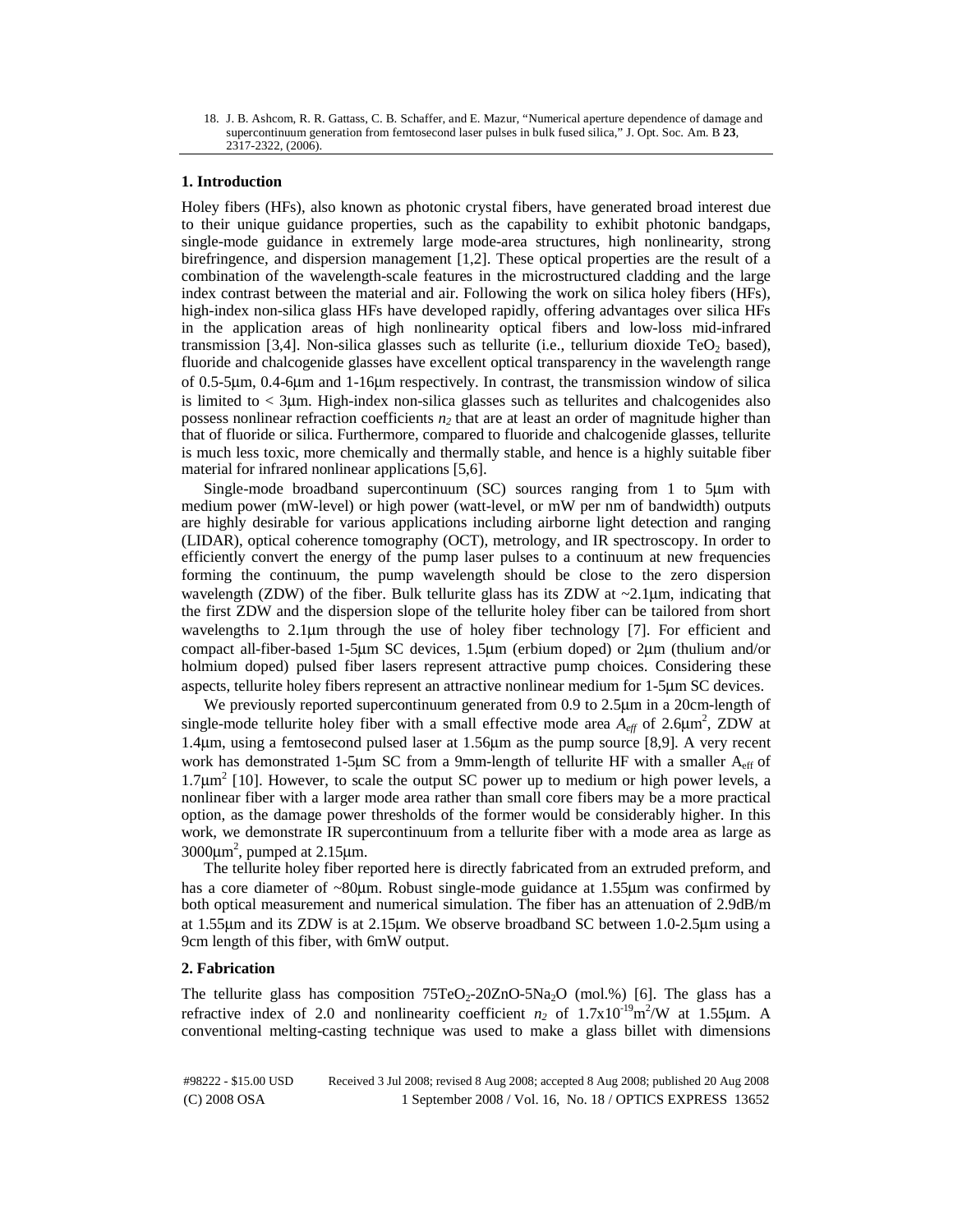32.8mm diameter and 36mm height. The billet was heated to the glass softening temperature  $(340^{\circ}$ C) and extruded into a 125mm long preform. Figure 1(a) shows the cross-section of the extruded tellurite preform; 3 rings of holes surround a solid core. The preform has an outerdiameter (OD) of 15.9mm, hole diameter of 1.0mm, and hole-separation of 2.2mm. The preform was directly drawn into a few hundred meters of fiber with different ODs; the largest OD was  $410\pm10\mu$ m. The total yield of the  $410\mu$ m OD fiber was 50 meters. Figure 1(b) shows an optical photograph of the cross-section of the fiber. It is seen that the fiber has a uniform hole spacing  $\Lambda$  of 53 km. Owing to effects such as temperature gradients in the radial direction, surface tension and residual air-pressure inside the holes during the fiber-drawing process, the average hole diameter  $d_i$  ( $i$  is the ring number counted from the core outwards, *i*=1 to 3) reduced from  $d_1$ =28.1 $\mu$ m,  $d_2$ =23.3 $\mu$ m, to  $d_3$ =13.8 $\mu$ m, corresponding to  $d_i/A$  ratios of 0.53, 0.44 and 0.26 respectively. Note that the initial *d/*Λ ratio was 0.454 in the preform.



Fig. 1. Optical photographs of the cross-sectional views of (a) the extruded tellurite preform and (b) the resulting tellurite holey fiber with 410μm OD.

### **3. Optical performance of the tellurite large mode area HF**

In theory, for a holey fiber with an infinite cladding, an infinite number of rings of holes and hole-to-spacing ratio *d/*<sup>Λ</sup> <~0.4, only the fundamental spatial mode can be allowed to propagate in the fiber. And this is true regardless of either the wavelengths or the core size. This is often referred to as the endlessly single-mode behavior of holey fibers [11]. In practice, for a HF with a finite number of air-filled holes, higher-order modes are likely to be observed, especially in a short length [12]. Increasing the differential loss between the fundamental  $LP_{01}$  mode and the higher order modes becomes the practical criterion for realizing effective single-mode operation [12,13].

The effective single-mode behavior of the fabricated tellurite large mode area (LMA) HF was first confirmed by numerical simulation. Figure 2(a) shows the simulated mode profiles of  $LP_{01}$  and  $LP_{11}$  modes at 1.55µm. The simulations indicate that the confinement losses of the fundamental mode (LP<sub>01</sub>) and the first higher-order mode (LP<sub>11</sub>) are ~10<sup>-4</sup>dB/m and ≥3dB/m at 1.55µm, respectively. have Given the ~10<sup>-4</sup> ratio between the confinement losses of fundamental and the first higher order mode, the fundamental mode remains after a certain fiber length. In fact, in the range 1-5μm, i.e., more than two octaves, the average ratio of the confinement loss of the LP<sub>01</sub> mode to that of the LP<sub>11</sub> mode is  $\sim 10^{-4}$  (see Fig. 2(b)).

To observe the spatial mode guidance characteristics of the HF, the collimated beam from a pigtailed 1.55μm laser diode (LD) was launched into the tellurite LMA HF. The launch objective (Edmund DIN4) has a NA of 0.1. The selection of a low-NA launch objective is important for the observation of single-mode guidance in our LMA HF. For a LMA HF, the high-order modes will easily be excited by using a high-NA launch objective and cannot be attenuated unless the fiber is strongly bent [12]. However, bending also increases the loss of the fundamental mode, and therefore our LMA HF of 1.5m length was kept straight. Robust guidance with a hexagonally symmetric mode profile was observed as shown in Fig. 3(a). An IR-Vidicon-camera (Hamamatsu, Model C2400-03, sensitivity range: 800-2100 nm) was used to take this image. This is in good agreement with the simulated fundamental  $(LP<sub>01</sub>)$  mode (Fig. 3(b)). The beam quality factor  $M^2$  was measured as 1.3±0.1, using a BeamScope-P5 (DataRay Inc.). The experimental results confirm that the fiber is effectively single-mode.

(C) 2008 OSA 1 September 2008 / Vol. 16, No. 18 / OPTICS EXPRESS 13653 #98222 - \$15.00 USD Received 3 Jul 2008; revised 8 Aug 2008; accepted 8 Aug 2008; published 20 Aug 2008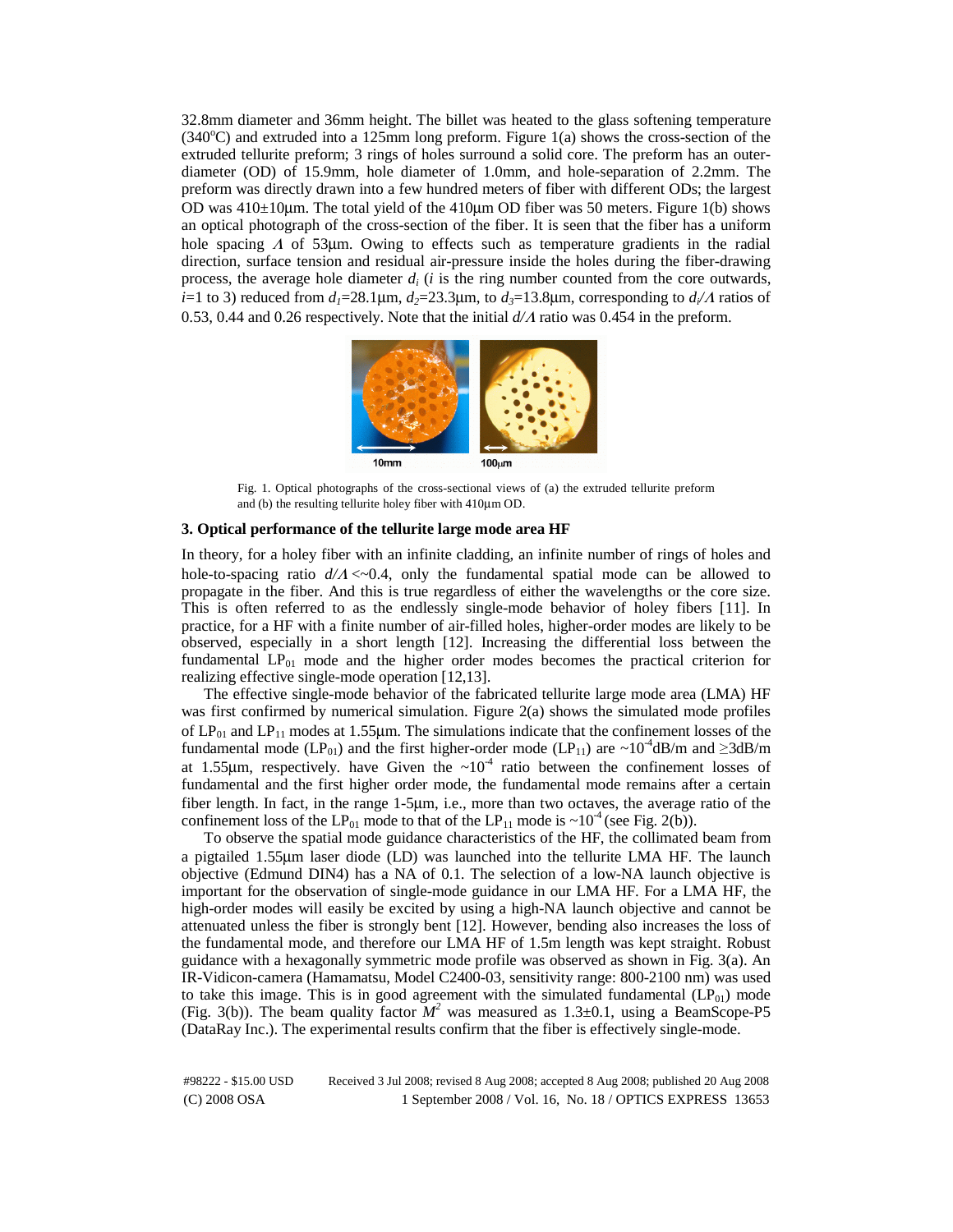An effective mode area  $A_{\text{eff}}$  of 3000 $\pm$ 200 $\mu$ m<sup>2</sup> was calculated for the fundamental mode  $LP_{01}$ , according to the numerical simulation. To our knowledge, this is the first report of such a large single mode area in a non-silica glass fiber - this is also comparable to the recorded LMA of  $3160 \mu m^2$  recently reported by Dong et al in a silica holey fiber [13]. The effective nonlinearity  $\gamma (\gamma = 2m_2/(\lambda \cdot A_{eff})$  of the tellurite LMA HF was calculated to be 0.23W<sup>-1</sup>km<sup>-1</sup> at 1.55μm.



Fig. 2. (a). Simulated near-field mode profiles of the fundamental mode  $(LP_{01})$  and the first higher-order mode  $(LP_{11})$  of the tellurite LMA HF at 1.55 $\mu$ m; (b) Calculated confinement losses of  $LP_{01}$  mode and  $LP_{11}$  mode of tellurite LMA HF between 0.9-5.0µm



Fig. 3. (a). Observed guiding mode profile in tellurite LMA HF at 1.55μm; (b) simulated mode profile of fundamental mode ( $LP_{01}$ ) of tellurite LMA HF at 1.55 µm

In general, LMA fibers become increasingly bend-sensitive with increasing in mode area, because of the reduction in the effective numerical aperture (NA) of the fiber required to maintain single-mode guidance. This results in very weak confinement within the fiber [14]. The bend-induced loss on the  $LP_{01}$  mode in this fiber is estimated to be 0.3dB/m at a wavelength of 1.55μm for a bend radius of 2m. The bend loss improves with longer wavelengths, e.g. at 2.0μm, the same loss (0.3dB/m) would occur at a bend radius of 1.3m. In addition, the higher-order modes are more sensitive to bend losses than the fundamental, which contributes in part to the observation of effective single-mode behavior in just 1.5m length of this fiber. The bend loss may be reduced further by increasing *d/*Λ [13] (i.e., increasing the hole size), but at the expense of reducing the loss discrimination between the fundamental and the higher order modes. From the current performance of this fiber, we expect that increasing  $d/\Lambda$  from 0.5 to 0.6 [13] would improve the bend sensitivity significantly while still retaining sufficient discrimination between modes.

### **4. Measured propagation losses**

The cutback method was used to measure the propagation attenuation of this holey fiber at 1.55μm, using a pigtailed 1.55μm LD as the source. The near-field image of the output end of the fiber was monitored by the IR-Vidicon-camera to ensure that the light was guided only in the fiber core. Figure  $3(a)$  shows the guidance from the fiber at the starting length of 1.50m. The loss of 2.9±0.1dB/m was linearly fitted at 1.55μm from four cutbacks with a total cutback

(C) 2008 OSA 1 September 2008 / Vol. 16, No. 18 / OPTICS EXPRESS 13654 #98222 - \$15.00 USD Received 3 Jul 2008; revised 8 Aug 2008; accepted 8 Aug 2008; published 20 Aug 2008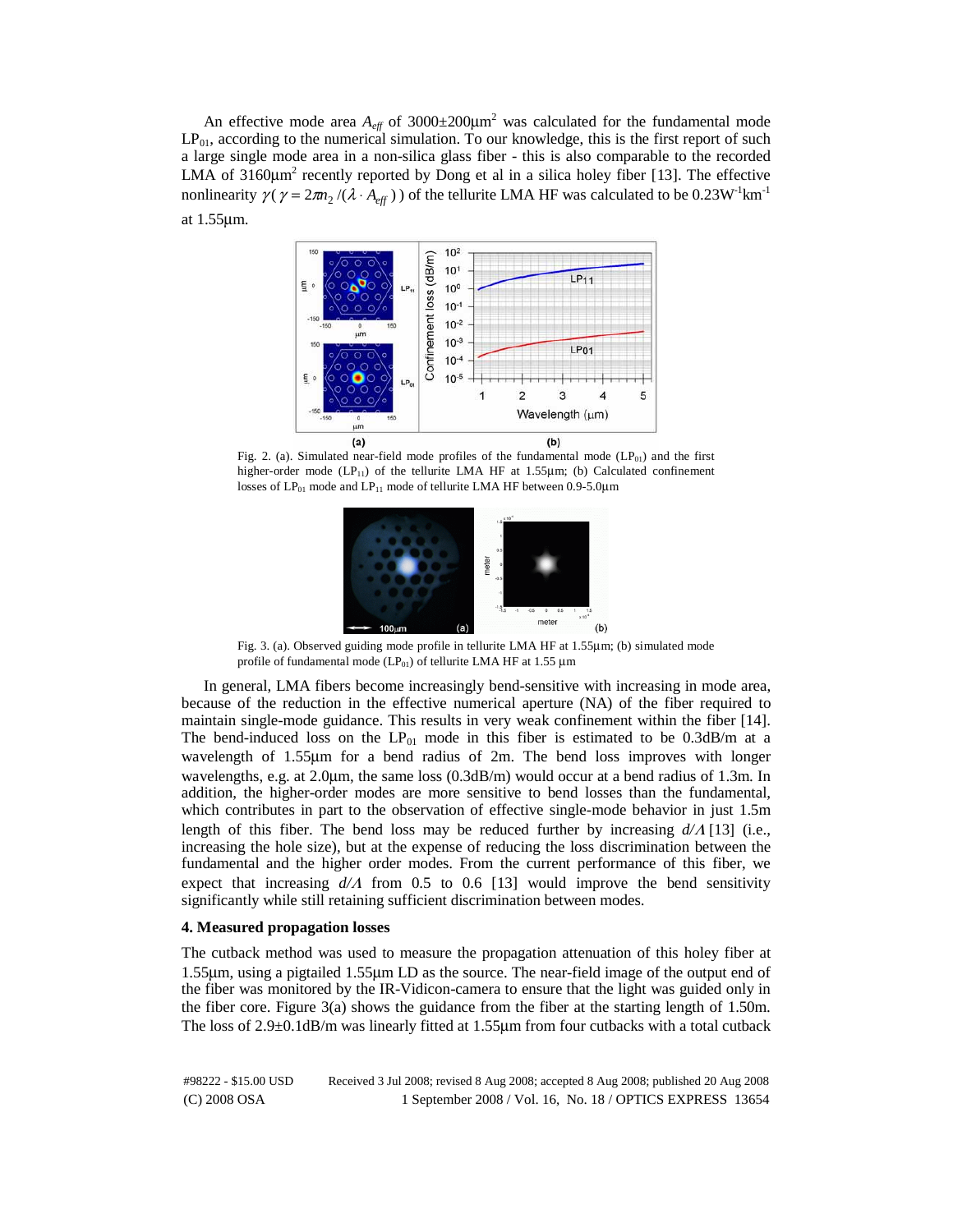length of 0.72m. For comparison, an unclad-unstructured fiber was also drawn from an extruded glass rod with the same composition. Figure 4 shows the spectrum of measured fiber attenuation of the unclad/unstructured fiber by the cutback method. A tungsten-halogen lamp with emission from 0.25-2.5 km was employed as the broadband light source. An Ando optical spectrum analyzer and a monochromator with a cooled extended InGaAs photodiode were used to record the spectra between 0.6-1.6μm and 1-2.5μm respectively. One can see that at 1.55μm, there is a ~1.5dB/m loss increase for the LMA HF over that of the uncladunstructured fiber. The attenuation of the unclad fiber with the same composition includes (i) the intrinsic material loss and (ii) the extrinsic loss arising from during the fabrication, such as the heat-induced crystallization, the impurities of transition metal ions and hydroxyl groups, (iii) the defects like bubbles, and so on. Since the LMA HF and the unclad fiber had very similar thermal history and fabrication process, from glass melting, extrusion, to fiber drawing, the enhanced attenuation of the LMA HF at 1.55μm over the unclad fiber should be attributed to (i) the surface roughness inside the holes of the HF, (ii) some additional impurities involved into the preform during extrusion, and (iii) the bend-induced loss of the LMA HF. In addition, for the unclad fiber, the 1.4-1.5μm band and 1.7-2.0μm bands are due to overtone vibrations of hydroxyl groups remaining in the tellurite glass matrix [15].



Fig. 4. Measured loss of tellurite LMA HF (the red dot) at 1.55μm and the loss spectrum of unclad tellurite fiber (the black line)

# **5. Fiber dispersion and broadband infrared supercontinuum**

The refractive index of the bulk tellurite glass  $(75TeO<sub>2</sub>-20ZnO-5Na<sub>2</sub>O$  (mol.%)) was measured using an ellipsometer from 400 to 1700 nm, as described in Ref. [16]. The dependence of refractive index n on wavelength  $\lambda$  was extended to 3 µm using the Sellmeier coefficients for a glass with the similar composition of  $75TeO<sub>2</sub>-25ZnO$  (mol.%) [17]. The material dispersion  $D_m(\lambda)$  was then derived according to  $D_m(\lambda) = -(\lambda/c) \cdot [d^2n(\lambda)/d\lambda^2]$ . The total dispersion of the fiber is the sum of the waveguide dispersion  $D_w$  and material dispersion *Dm*. For the LMA HFs, the overall dispersion will approach the bulk material dispersion, since the waveguide dispersion becomes negligible in the limit of  $\Delta >> \lambda$ . A ZDW of 2.15μm is therefore expected for this fiber (Fig.  $5(a)$ ). We note that although chalcogenide glasses have *n2* that are 2-3 orders of magnitude larger, the ZDW of bulk chalcogenide glasses is >5μm [3]. Shifting the ZDW of a chalcogenide fiber from 5μm down to 1.5 or 2μm for efficient SC would require reducing the fiber core diameter to 1-2μm, rendering such glasses less suitable for high power applications.

Broadband infrared SC from the fabricated tellurite LMA HF was obtained by pumping the fiber with 120fs laser pulses from an optical parametric amplifier (OPA). The pump wavelength was set at 2.15μm, the ZDW of the fiber. The OPA was pumped by a regeneratively amplified Ti:sapphire laser operating at 1kHz (Coherent Opera pumped by Coherent Legend) at 800nm, and the idler beam launched into the tellurite LMA HF via a 0.1 NA microscope objective. A longwave pass filter (Thorlabs FEL1500) was placed before the objective to filter out residual signals from the OPA for wavelengths shorter than 1500nm. A neutral density filter was placed before the LMA HF, to allow us to observe the SC spectra at different values of average pump power *Pav*.

(C) 2008 OSA 1 September 2008 / Vol. 16, No. 18 / OPTICS EXPRESS 13655 #98222 - \$15.00 USD Received 3 Jul 2008; revised 8 Aug 2008; accepted 8 Aug 2008; published 20 Aug 2008